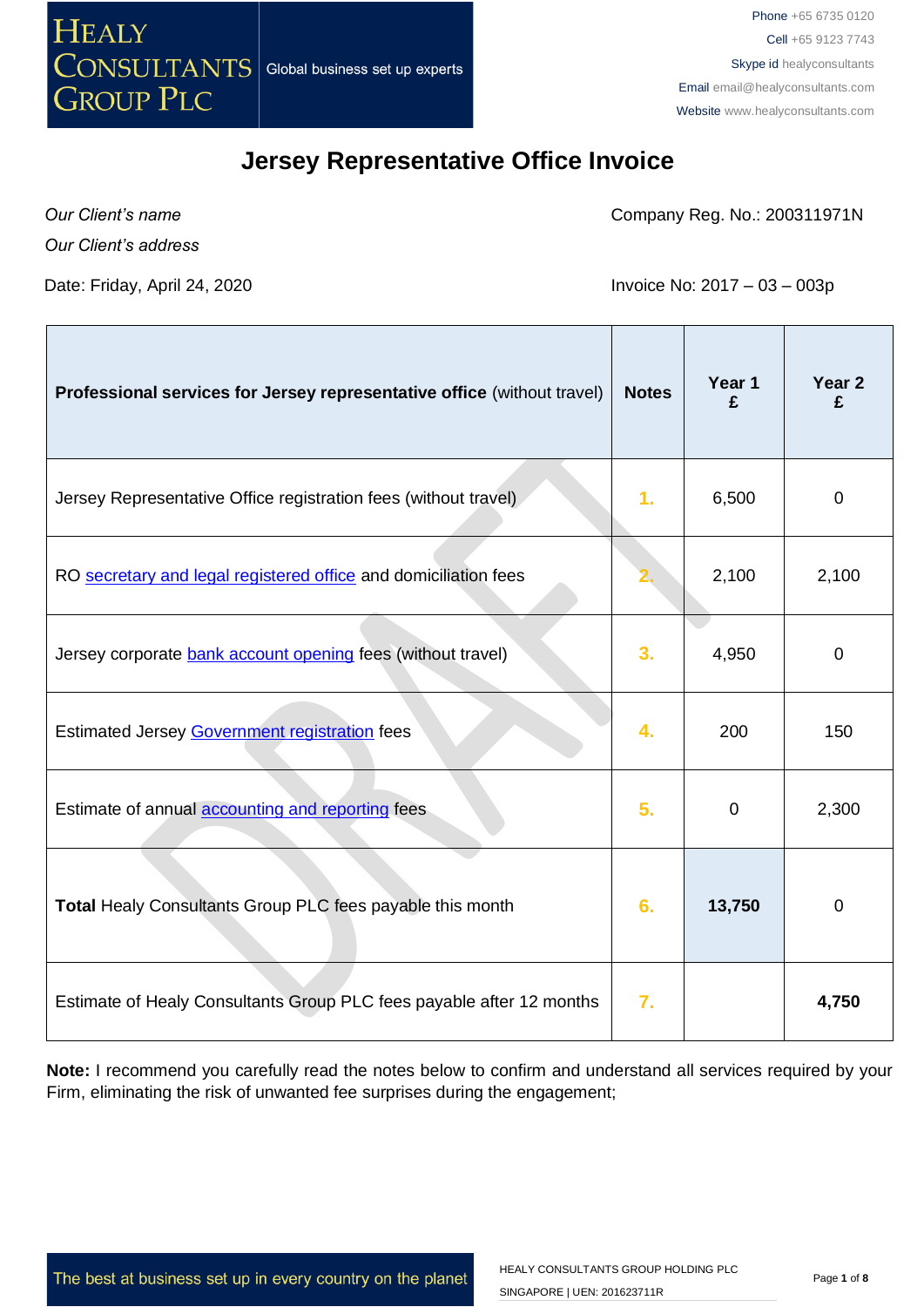

#### *Notes to invoice above*

**1.** Healy Consultants Group PLC fees to efficiently and effectively complete Jersey representative office (RO) registration within 2 weeks by **i)** choosing the optimum regulatory license for our Client's business activities; **ii)** reserving a name with [Jersey Financial Service Commission](http://www.jerseyfsc.org/registry/) (JFSC); **iii)** settling our accountant and lawyer fees and **iv)** preparing a high quality representative office registration application for [JFSC](http://www.jerseyfsc.org/registry/)  [companies registry;](http://www.jerseyfsc.org/registry/)

All [engagement fees](http://www.healyconsultants.com/company-registration-fees/) (click link) are agreed and paid up front and agree to the fees published on our country web pages. Consequently, there are no hidden fees, surprises or ambushes throughout the engagement. All engagement deadlines are agreed up front in the form of a [detailed project plan,](http://www.healyconsultants.com/index-important-links/example-project-plan/) mapping ou[t deliverables](http://www.healyconsultants.com/deliverables-to-our-clients/) by week throughout the engagement term;



Every week during the engagement, Healy Consultants Group PLC will email our Client a [detailed status](http://www.healyconsultants.com/index-important-links/weekly-engagement-status-email/)  [update.](http://www.healyconsultants.com/index-important-links/weekly-engagement-status-email/) Our Client is immediately informed of engagement problems together with solutions. Your dedicated engagement manager is reachable by phone, Skype, live chat and email and will communicate in your preferred language;

[Effective 1 January 2019,](https://www.gov.je/TaxesMoney/IncomeTax/Companies/Guidelines/Pages/EconomicSubstanceForCompanies.aspx) Jersey entities engaging in **i)** holding company activities **ii)** banking business **iii)** distribution and service centre business **iv)** finance and leasing **v)** fund management **vi)** headquarters business **vii)** insurance **viii)** intellectual property holding and **ix)** shipping are required to fulfil economic substance requirements by employing local staff, leasing a physical office, conducting core incomegenerating activity in the country and the business must be directed and managed in Jersey;

**2.** In accordance wit[h Registration of Business Names \(Jersey\) Law 1956,](https://www.jerseylaw.je/laws/revised/Pages/13.650.aspx) each Jersey Representative Office must appoint a registered secretary, who may be a natural person or a body corporate, but the representative office secretary must be resident in Jersey. Healy Consultants Group PLC will act as your Jersey representative office secretary, for which our annual responsibilities include **i)** preparing and filing the legal annual return; **ii)** securely maintaining representative office records; **iii)** liaising with the Jersey government on our Client's behalf; **iv)** legal filing of changes of corporate structure; and **v)** reminding our Client of statutory deadlines;

In accordance with [Registration of Business Names \(Jersey\) Law 1956](https://www.jerseylaw.je/laws/revised/Pages/13.650.aspx) law, an Jersey Representative Office shall as from the date of its registration have a legal registered office in Jersey, to which all official government communications and notices may be addressed. To comply with this statutory requirement, Healy Consultants Group PLC will supply a Jersey office as the registered office address for your representative office. Thereafter, this address will be used to receive government correspondence including **i)** tax letters; **ii)** notice of the legal annual return and **iii)** all government communications. Most of our Clients wish to place [Healy Consultants Group PLC's](http://www.healyconsultants.com/corporate-outsourcing-services/company-secretary-and-legal-registered-office/) office address on invoices, contracts, websites and business cards; If required, Healy Consultants Group PLC will also be pleased to locate a physical office at a onetime fee of £\$950;

- **3.** To secure multi-currency corporate bank account approvals for our Client's branch, Healy Consultants Group PLC strategy is as follows:
	- Healy Consultants Group PLC will prepare a quality business plan for our Client's review then use the same to **i)** secure multiple banks' confirmation they welcome a formal application from our Client's business and **ii)** maximize the probability of successful multi-currency corporate bank account approvals;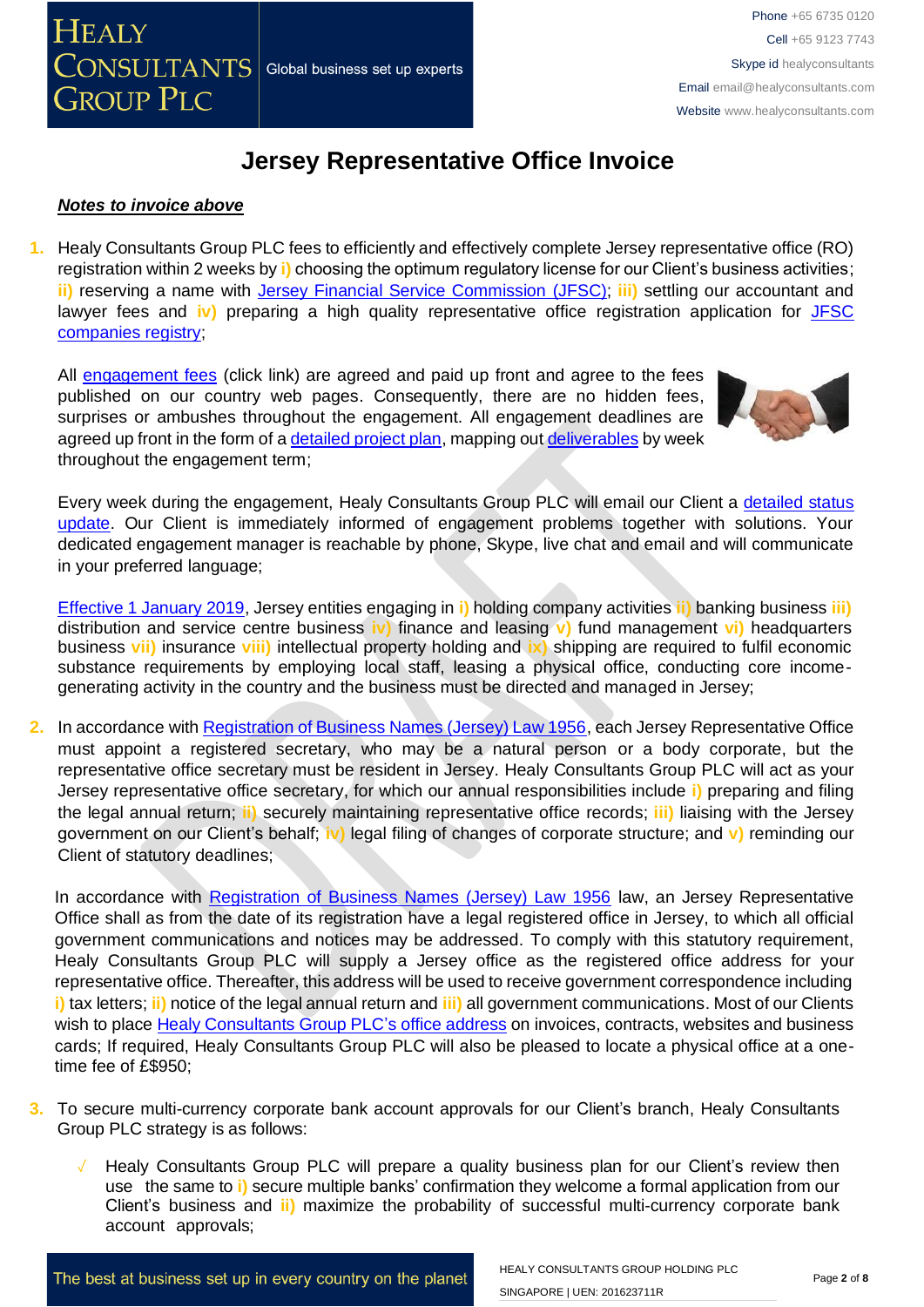- At the time of company incorporation, we recommend to keep the [corporate](https://www.healyconsultants.com/about-us/complex-client-engagements/simplify-business-setup/) structure simple (click link) by appointing our Client's preferred individual shareholder(s) and director(s) and bank signatories – no corporate entity, nominee, trust, or tax haven holding company;
- Our Client to appoint individuals who could timely travel to meet multiple local and international banks, if their Compliance Departments require the same before releasing multiple multi-currency corporate bank accounts numbers. If travel is required, our Firm will refund £\$950 and action this travel [policy;](https://www.healyconsultants.com/international-banking/corporate-accounts/meet-bank-officer/)
- Before, during and after bank meetings, the bank's In-house Legal and Compliance Department may revert multiple times for additional documentation and information from each **i)** bank signatory / director / UBOs of the companies as well as **ii)** our Client's business and transactions;
- If some banks decline to board our Client's business, Healy Consultants Group PLC will immediately inform our Client and action backup banking solutions;
- All going well in an average of 3 months following application submission, Healy Consultants Group PLC secures multiple multi-currency corporate bank account numbers for our Client's company;
- Thereafter, Healy Consultants Group PLC or the banks will courier mails and e-banking tokens to the bank signatory, who is expected to activate the internet bank account, if needed with Healy Consultants Group PLC's assistance;
- After corporate bank account numbers are secured and if required, Healy Consultants Group PLC to assist our Client to appoint more new shareholders and directors. However, the banks will usually only approve them as bank signatory after a face to face meeting and review and approval of a bank signatory application;

For each bank, our Firm will prepare a quality tailored business plan; to optimize the probability of corporate bank account approval. Each corporate bank account opening fee is [£5,950](https://www.healyconsultants.com/global-corporate-banking-for-resident-company/) (click link). It is a time-consuming task; Healy Consultants Group PLC will shelter our Client from the administrative challenges. As you can appreciate, it is a difficult task to obtain bank account approval through newlyformed companies when shareholders, directors and bank signatories reside overseas;

Depending on the nationality of the UBO, shareholders, bank signatories, and directors and the nature and value of the business assets and transactions, it is wise to expect that **i)** corporate bank account approvals will take an average of three months from the date of company registration and receipt of all KYC documentation and **ii)** multiple banks will request the directors AND bank signatories to travel for a one hour interview with the bank officer, before bank account opening. Refer to the notes below for more detailed important information about each corporate bank account opening procedures and requirements;

While Healy Consultants Group PLC will be glad to assist our Client to open multiple corporate bank accounts, it is challenging and time consuming to open corporate bank accounts for businesses when their shareholders, directors and bank signatories do not live in the country where the bank account is being applied for. Consequently, it will take us an average of twelve [weeks](http://www.healyconsultants.com/international-banking/bitcoin-business-bank-account/) to open each corporate bank account, counting from receipt of all required KYC documentation. Healy Consultants Group PLC will prepare a business plan for the bank to optimize the probability of corporate bank account approval;

During the corporate bank account opening process, it is common for each bank's in-house Legal and Compliance Department to request additional due [diligence](http://www.healyconsultants.com/due-diligence/) documents from potential customers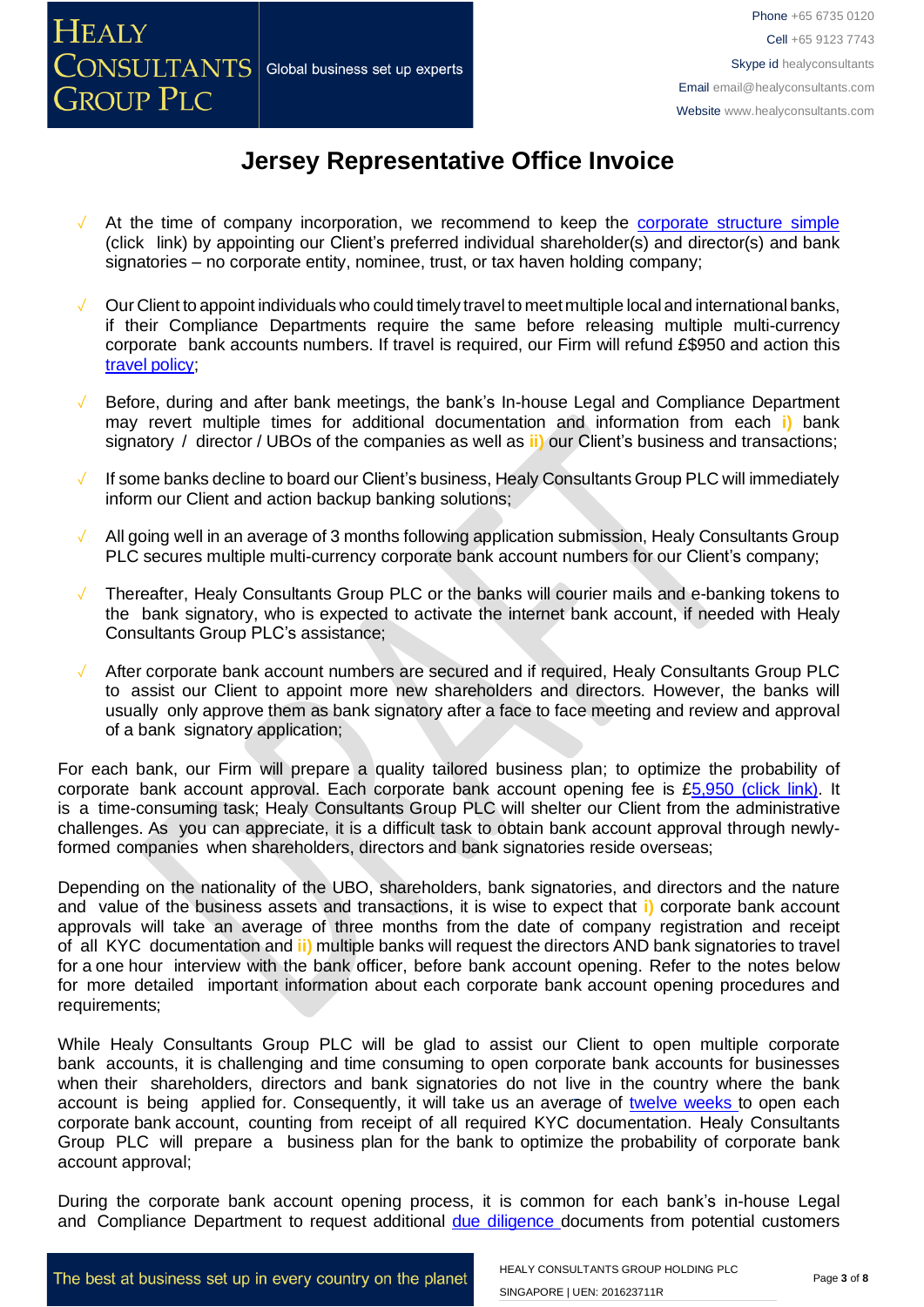including but not limited to **i)** regulatory licenses **ii)** proof of business globally and in home country including evidence of contracts, invoices and agreements with local Clients and **iii)** additional KYC information on our Client's business and place of residency, including nature and volume of transactions. We assume our Client provides most of this information within one week;

Because global interest rates are low, international banks make little profits from current accounts. Consequently, international banks appetite for new multi-currency corporate bank account opening applications is low. Consequently, global banks are more likely to reject new multi-currency corporate bank account opening applications. Because of the above, customer demand for new corporate bank accounts is very high. Consequently, international banks choose vanilla customers that tick all the boxes of a low risk Client. For example, most banks will only welcome multi-currency corporate bank account opening applications from a company registered in the same country, with local staff and office premises;

When dealing with international banks, the front office bank officer (Relationship Manager) is willing to help Healy Consultants Group PLC and our multi-national Clients. The realistic role of this bank officer is to collect information and ensure an accurate and complete multi-currency corporate bank account opening application is submitted to the bank in-house Legal and Compliance Department;

Unfortunately, the bank in-house Legal and Compliance Department has ultimate power of approval over new multi-currency corporate bank account applications. This Department is extremely risk adverse and often lacks commercial reality. Furthermore, the in-house Legal and Compliance Department does not speak to customers nor to Healy Consultants Group PLC. All communications must go through the front office bank officer. Consequently, quality Clients do not get a chance to communicate directly with the bank decision makers – a chance to properly explain their business and the risks the bank perceives;

Global banks enjoy ultimate power of approval of corporate bank account applications. Consequently, guaranteed success is outside of Healy Consultants Group PLC control. What is inside our control is the preparation and submission of a high-quality bank application that maximizes the likelihood of approval;

Global banks [continue](https://www.healyconsultants.com/international-banking/opening-corporate-bank-accounts/) to tighten corporate bank account opening procedures, their internal compliance departments completing more thorough due diligence of Clients. Consequently, our Client should expect the bank account approval period at least 2 months and on average 3 months.

During the engagement, banks will revert to Healy Consultants Group PLC and our Client to request additional KYC information, including **i)** details of existing business setup; **ii)** reason for opening bank accounts in the specific jurisdiction; **iii)** list of suppliers and Clients in the jurisdiction; i**v)** lease agreement; and **v)** proof of net worth from the shareholders and evidence the same are complying with their local taxation reporting obligations. As always, Healy Consultants Group PLC will liaise with the bank to secure exemption from these requirements;

While Healy Consultants Group PLC will try its best to negotiate with the bank for a travel exemption, unfortunately most Jersey, Channel Islands and global banks will likely request both the foreign directors and bank signatories to travel for a one-on-one interview before the bank account numbers are issued. No exceptions. If the banks also request Healy Consultants Group PLC nominees to travel, there will be an additional fee of £5,950 per trip payable to cover the flight and hotel and other trip disbursements.

All banking charges, certification and translation and other third-party fees incurred during the corporate bank account opening process are to be borne by our Client, never by the nominees. These additional fees are to be payable in advance of any disbursement;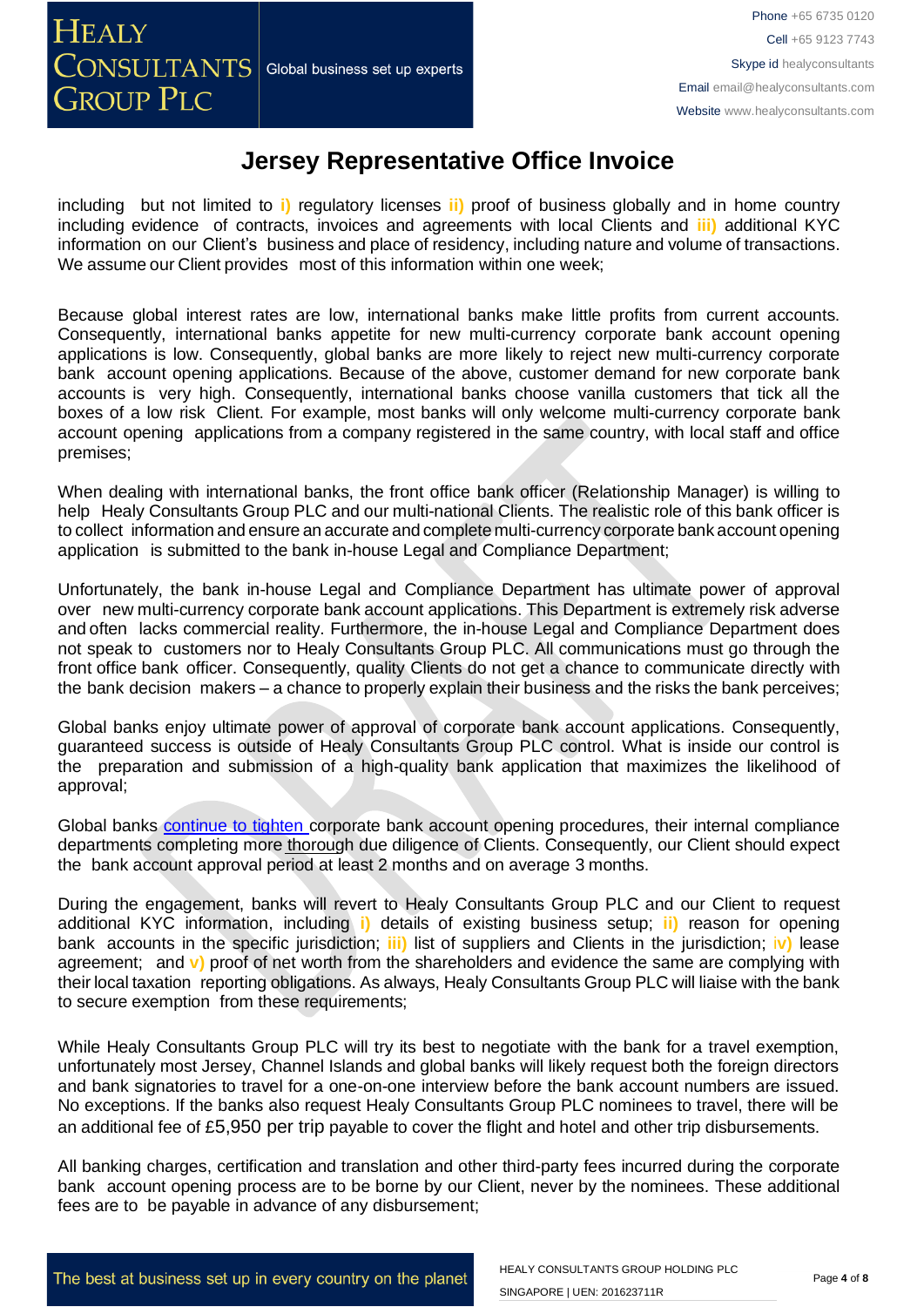Healy Consultants Group PLC will supply the banks with the proof of addresses and other due diligence supplied by our Client. Hopefully they will accept the same and do not revert requesting additional documents; From our side we will relentlessly negotiate for banks waivers. Healy Consultants Group PLC expects the bank's risk department to request additional due [diligence](http://www.healyconsultants.com/due-diligence/) from our Client's business and from the bank signatory, directors, shareholders and UBOs. We assume our Client will timely supply this information and supporting documents or there will be engagement delays.

- **4.** This fee is an estimate of government costs payable during your Firm's engagement. All government fee payments will be supported by original receipts and invoices. The registration fee is £200 for incorporation. Following engagement completion, Healy Consultants will refund our Client any excess of funds received over actual Government costs paid;
- **5.** For an active representative office, these [accounting and tax](http://www.healyconsultants.com/jersey-company-registration/accounting-legal/) fees are an estimate of Healy Consultants Group PLC fees to efficiently and effectively discharge annual accounting and reporting obligations. Following receipt of a set of draft accounting numbers from your representative office, Healy Consultants Group PLC will more accurately advise accounting fees. For a dormant representative office, Healy Consultants Group PLC fees are only £950;
- **6.** All fees quoted in this invoice correspond to fees quoted [on Healy Consultants Group PLC's](http://www.healyconsultants.com/company-registration-fees/) website. Please review this invoice carefully to identify errors. During the rush of the business day, it is possible that Healy Consultants Group PLC inadvertently made fee calculation errors, typing errors or omitted services or omitted historic fee payments from Clients. In the unfortunate event you identify invoice errors, please revert to me directly re the same. I apologize in advance if I or my staff made invoice errors;
- **7.** Assuming our Clients re-engage Healy Consultants Group PLC in year 2, this fee is an estimate of the fees payable next year, 12 months after the date of representative office registration;
- **8.** Representative office business activities are limited to **i)** market research; **ii)** Client after sales support; **iii)** promoting the business of the parent company and **iv)** research and development. A Representative office can **i)** lease office premises; **ii)** but cannot issue sales invoice to Clients' nor **iii)** sign local sales. A Representative office cannot import and export goods. The life of the Representative office is unlimited;
- **9.** The fees quoted in this invoice are a prediction of the fees required to efficiently and effectively complete this engagement in a timely manner. If during the engagement Healy Consultants Group PLC realizes that the project is more complex than anticipated, requiring a large additional investment of time, my Firm will revert to request additional fees;
- **10.** Engage Healy Consultants Group PLC to [project manage](http://www.healyconsultants.com/project-manage-engagements/) business set up in every country on the planet. We are the best in the [world](http://www.healyconsultants.com/best-in-the-world/) at what we do, timely completing the  $A$  to  $Z$  of every country engagement;
- **11.** There is no minimum paid-up share capital for Jersey Representative Office;
- **12.** It is compulsory for every Jersey representative office to appoint a resident legal representative. To minimize complexity, Healy Consultants Group PLC recommends our Client appoint one staff member already in Jersey. If our Client is uncomfortable or unable to adopt this strategy, Healy Consultants Group PLC will provide nominee services. Our annual fee for the same is £6,600 per nominee;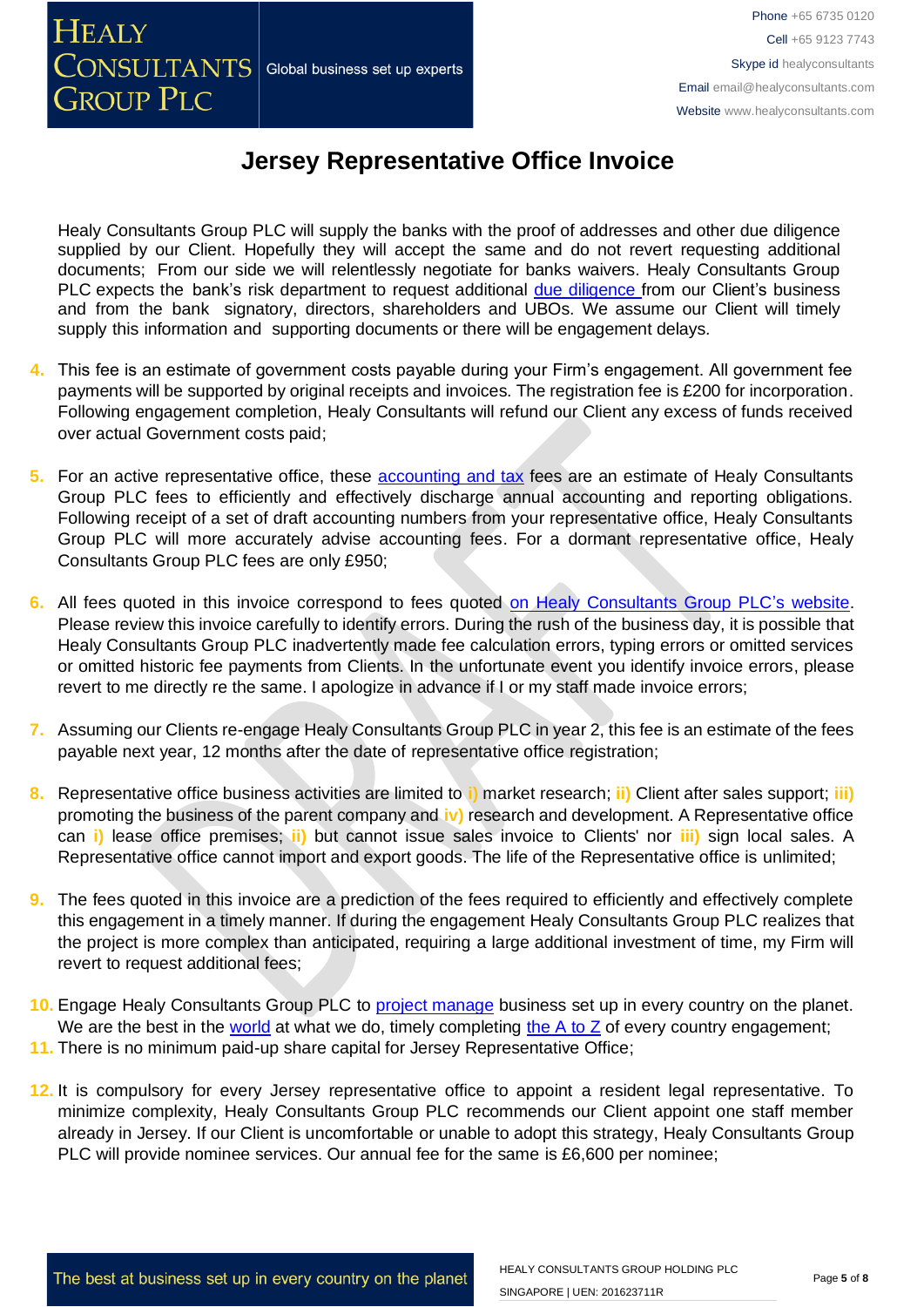**13.** If our Client and Healy Consultants Group PLC properly plan this engagement, our Clients will *not* have to travel during this engagement. Healy Consultants Group PLC will efficiently complete representative office registration and corporate bank account opening in a timely manner without our Client presence. Instead, our Client will need to **i)** sign and get documents legalized in the embassy in their country of origin and **ii)** courier the originals to Healy Consultants Group PLC office;



- **14.** Depending on our Client's business and nationality, the Jersey Government may require a special regulatory license to carry on your business in the country. Healy Consultants Group PLC will assist our Client secure license approval; there may be additional engagement fees. However, the Government enjoys ultimate power of approval of RO registration and business licenses;
- 15. If required, Healy Consultants Group PLC will be pleased to assist your firm secure employee [visa](http://www.healyconsultants.com/jersey-company-registration/formation-support-services/) approvals for a fee of £4,950 for the first employee £3,950 for the second employee, £2,950 per employee thereafter. Our employee visa fees include preparation of a quality visa application and submitting to the correct Government immigration officers. The Government enjoys ultimate power of approval of visa applications. Consequently, guaranteed success is outside of Healy Consultants Group PLC's control. What is inside our control is the preparation and submission of a high-quality immigration visa application that maximizes the likelihood of visa approval;
- **16.** Some of our Clients request Healy Consultants Group PLC to provide temporary shared [office space](http://www.healyconsultants.com/virtual-office/) for 6 months until their preferred business premises is found. If your Firm requires this service, our one-time fee is £950. Monthly rental thereafter is paid directly to the landlord, independently of Healy Consultants Group PLC;
- **17.** During the engagement, shareholders and directors' documents may need to be translated into the local language; before the Government and Bank approves RO registration and corporate bank account opening respectively. Consequently, our Client should budget for possible additional translation and embassy attestation fees. Either our Client or Healy Consultants Group PLC can complete this administrative task;

As always, Healy Consultants Group PLC will negotiate with all third parties to eliminate or reduce additional engagement costs. For transparency purposes, all third-party fee payments will be supported by original receipts and invoices. Examples of possible third-party payments include **i)** embassy fees; **ii)** notary public costs and **iii)** official translator fees;

- **18.** It is important our Clients are aware of their personal and corporate tax obligations in their country of residence and domicile. Let us know if you need Healy Consultants Group PLC help to clarify your local and international annual tax reporting obligations;
- **19.** Some of our Clients require an [immediate country solution.](http://www.healyconsultants.com/turnkey-solutions/) With this strategy, within a day Healy Consultants Group PLC can supply our Client **i)** an existing dormant Jersey company number; **ii)**  an already approved Jersey corporate bank account number and **iii)** a business address. Turnkey solutions are attractive to those entrepreneurs who wish to immediately close a country deal, sign a contract or invoice a customer;

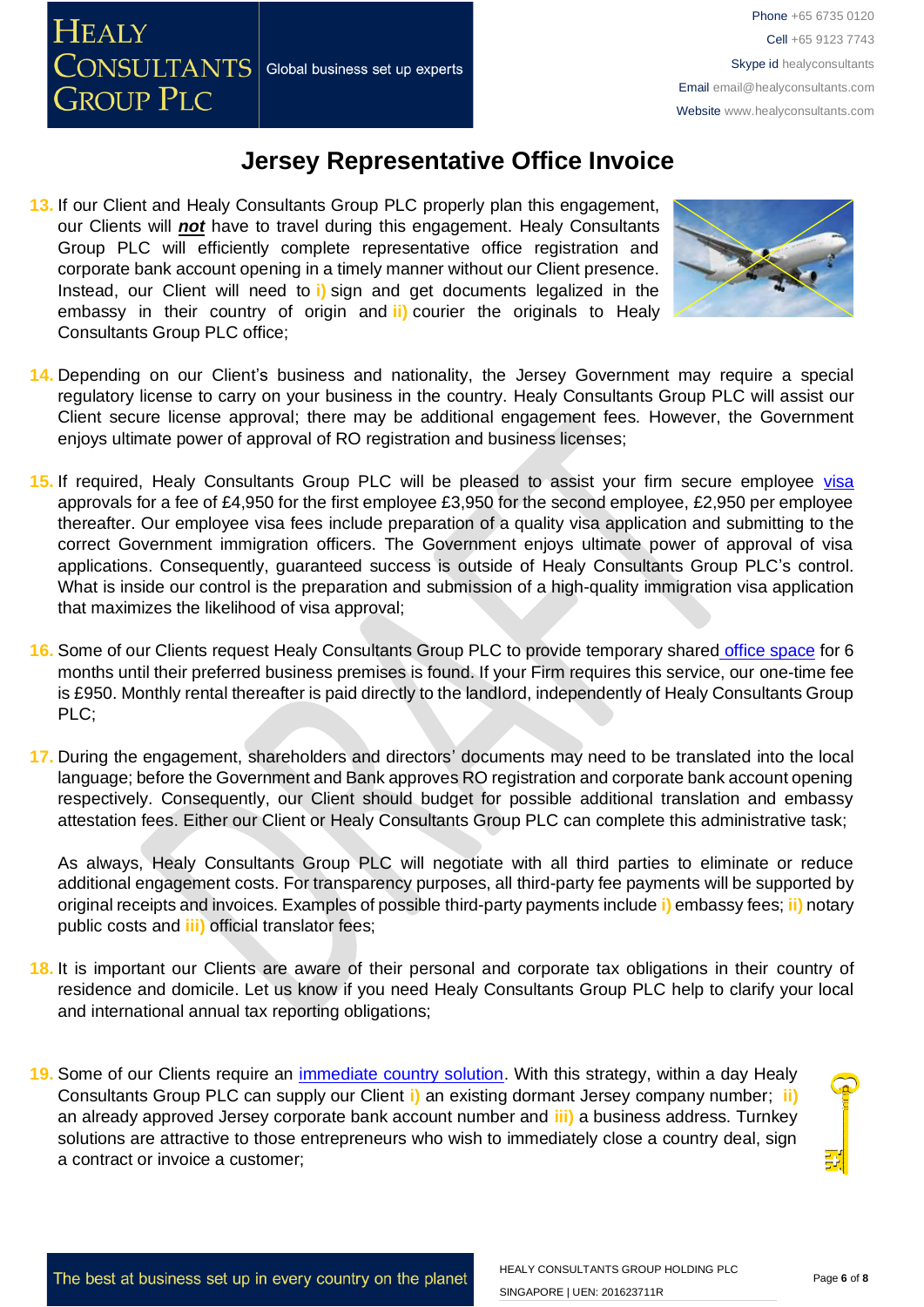- **20.** As stipulated on our **business website** and in section 3 of our engagement letter, Healy Consultants Group PLC will only commence the engagement following **i)** settlement of our fees and **ii)** completion and signing of our legal engagement letter;
- **21.** Healy Consultants Group PLC will only incorporate your representative office after 75% of [due diligence](http://www.healyconsultants.com/due-diligence/)  [documentation](http://www.healyconsultants.com/due-diligence/) is received by email. Healy Consultants Group PLC will only open a corporate bank account after 100% of the Client's original due diligence documentation is received by courier;
- **22.** During the annual renewal engagement with our Client, our in-house [Legal and Compliance Department](http://www.healyconsultants.com/about-us/key-personnel/cai-xin-profile/) reviews the quality and completeness of our Client file. Consequently, Healy Consultants Group PLC may revert to our Client to ask for more up to date [due diligence documentation;](http://www.healyconsultants.com/due-diligence/)
- **23.** To assist our Clients to minimize foreign exchange costs, we offer the payment in SG\$, Euro, Pounds or US\$. Kindly let me know in which currency your Firm prefers to settle our fees and I will send an updated invoice, thank you;
- 24. Some of our Clients engage Healy Consultants Group PLC to [recruit](http://www.healyconsultants.com/corporate-outsourcing-services/how-we-help-our-clients-recruit-quality-employees/) local employees. We have a lot of experience in this area and we are quite skilled at securing quality candidates for our Clients;